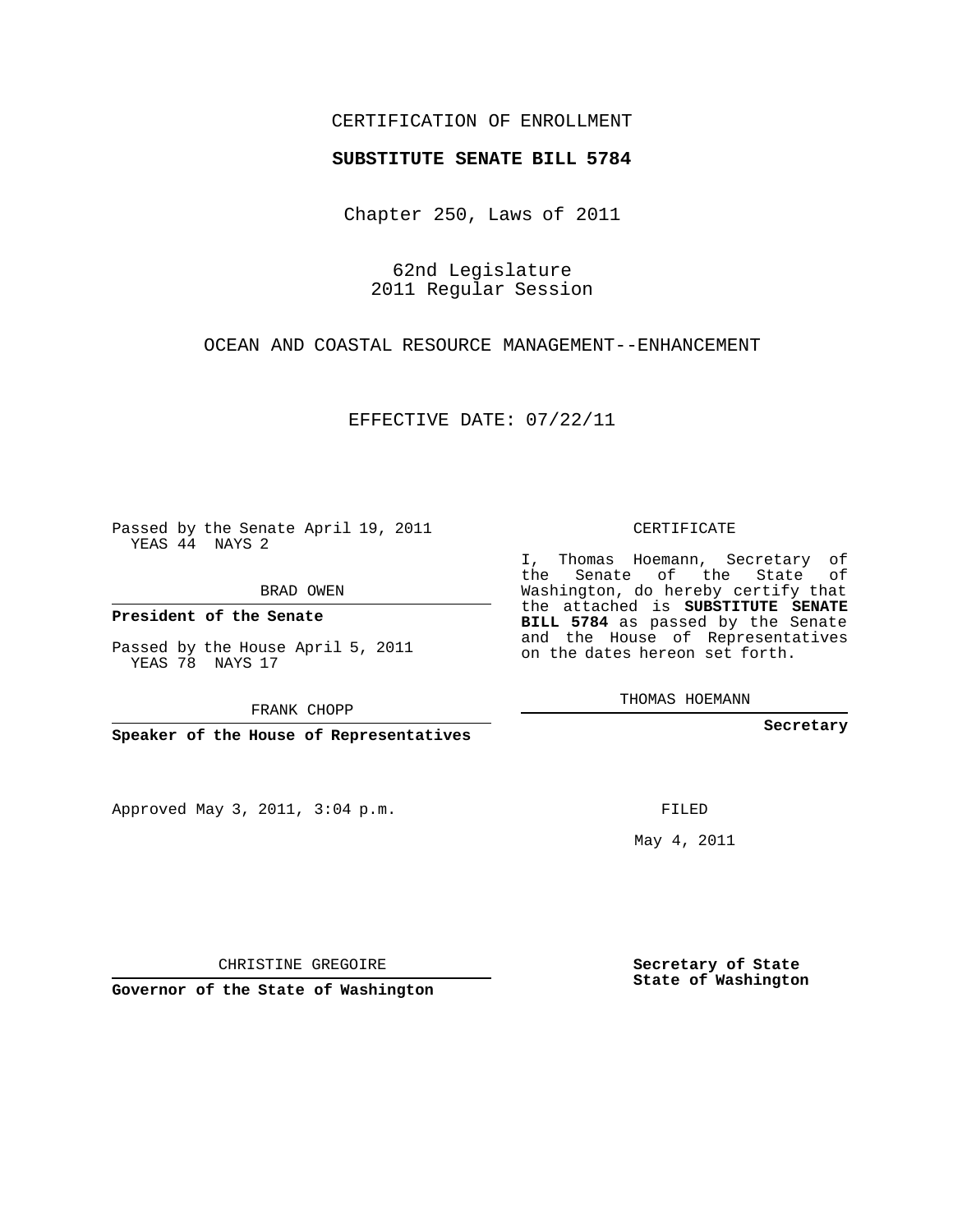## **SUBSTITUTE SENATE BILL 5784** \_\_\_\_\_\_\_\_\_\_\_\_\_\_\_\_\_\_\_\_\_\_\_\_\_\_\_\_\_\_\_\_\_\_\_\_\_\_\_\_\_\_\_\_\_

\_\_\_\_\_\_\_\_\_\_\_\_\_\_\_\_\_\_\_\_\_\_\_\_\_\_\_\_\_\_\_\_\_\_\_\_\_\_\_\_\_\_\_\_\_

AS AMENDED BY THE HOUSE

Passed Legislature - 2011 Regular Session

## **State of Washington 62nd Legislature 2011 Regular Session**

**By** Senate Natural Resources & Marine Waters (originally sponsored by Senators Litzow, Ranker, Swecker, Hobbs, Fain, Hill, Pridemore, Nelson, Rockefeller, Regala, Shin, and Kline)

READ FIRST TIME 02/21/11.

 AN ACT Relating to advancing the regional ocean partnership; amending RCW 43.372.070; and creating a new section.

BE IT ENACTED BY THE LEGISLATURE OF THE STATE OF WASHINGTON:

 NEW SECTION. **Sec. 1.** (1) The legislature finds that the states of Washington, Oregon, and California have a common interest in the management and protection of ocean and coastal resources. This common interest stems from the many ocean and coastal resources that cross jurisdictional boundaries including winds, currents, fish, and wildlife, as well as the multijurisdictional reach of many uses of marine waters. These shared resources provide enormous economic, environmental, and social benefits to the states, and are an integral part of maintaining the high quality of life enjoyed by residents of the west coast.

 (2) The legislature finds that the shared nature of ocean and coastal resources make coordination between the states of Washington, Oregon, and California essential in order to achieve effective ocean and coastal resource management and support sustainable coastal communities.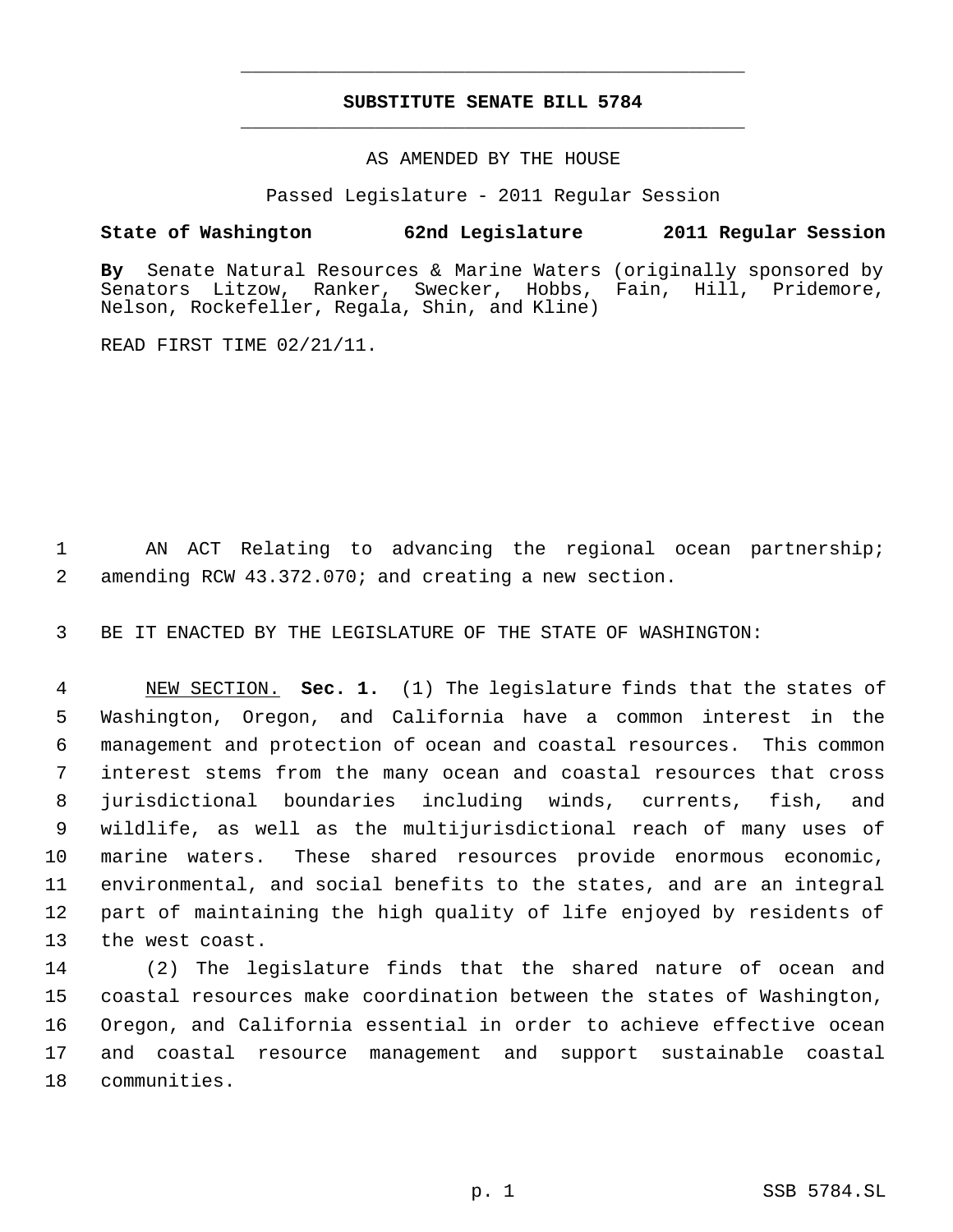(3) The legislature recognizes the west coast governor's agreement on ocean health, entered into on September 18, 2006, as an important step towards achieving more coordinated management of these ocean and coastal resources.

 (4) Ocean and coastal resource planning processes and funding opportunities recently initiated by the federal government contemplate action at the regional level. Early action on the part of Washington, Oregon, and California to collaboratively define and implement such planning efforts and projects will increase the states' ability to determine the course of federal planning processes for the west coast and receive nonstate support for the planning efforts, resource preservation and restoration projects, and projects to support ocean health and sustainable coastal communities.

 (5) Therefore, collaboration on ocean and coastal resource management between Washington, Oregon, and California should be continued and enhanced through the respective legislatures, as well as through the respective executive branches through the west coast governor's agreement on ocean health.

 **Sec. 2.** RCW 43.372.070 and 2010 c 145 s 10 are each amended to read as follows:

 (1) The marine resources stewardship trust account is created in the state treasury. All receipts from income derived from the investment of amounts credited to the account, any grants, gifts, or donations to the state for the purposes of marine management planning, marine spatial planning, data compilation, research, or monitoring, and any appropriations made to the account must be deposited in the account. Moneys in the account may be spent only after appropriation.

 (2) Expenditures from the account may only be used for the purposes of marine management planning, marine spatial planning, research, monitoring, implementation of the marine management plan, and for the restoration or enhancement of marine habitat or resources.

 (3) When moneys are deposited into the marine resources stewardship 33 trust account, the governor must provide recommendations on 34 expenditures from the account to the appropriate committees of the 35 legislature prior to the next regular legislative session. The 36 recommended projects and activities must be consistent with: